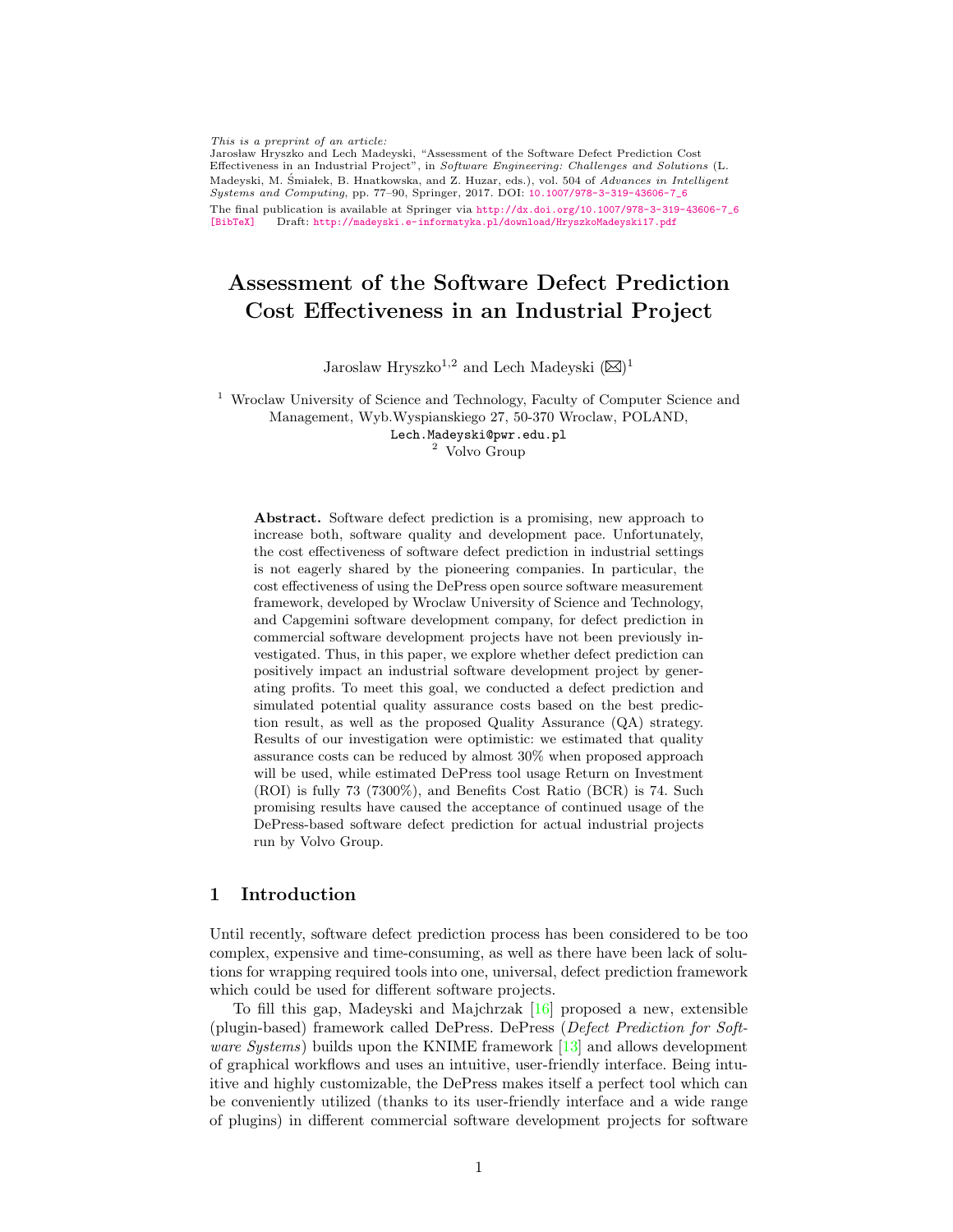defect prediction. Detailed description of DePress framework and its capabilities can be found on DePress website [\[17\]](#page-11-2) or in the article by Madeyski and Majchrzak [\[16\]](#page-11-0).

Potential benefits of using the DePress framework for defect prediction in commercial software development projects have not been investigated [\[16\]](#page-11-0). To fill this gap, our study aimed to answer the following research questions:

RQ1: What is the highest level of defect prediction, measured by F-measure, achievable by the DePress tool (using a default, non-tweaked configuration) in an industrial software project?

The possible benefit varies, depending on the potential prediction effectiveness. This implies the need of first verifying what is the highest F-measure (harmonic mean of precision and recall [\[26\]](#page-12-0)) value of the defect prediction process handled entirely by the DePress tool. DePress can be highly customizable thanks to its plugin-based architecture, as well as its open source nature. However, such adjustments can generate additional costs. Therefore, for the sake of simplicity, we decided to restrict the DePress usage only to its default set-up.

RQ2: How cost effective is defect prediction using the DePress framework, in the default configuration, for defect prediction in an industrial software development project?

The next step is to verify what will be the profit from the best prediction achievable using the default DePress' set-up. To achieve this, we used value of the recall measure corresponding to the highest F-measure value.

RQ3: Will usage of the DePress framework pay off for an industrial project?

To answer this question, we had to compare the costs of introducing and using the DePress based defect prediction to the potential benefits generated by its introduction. To achieve this, we used values such as return on investment (ROI) and benefit-cost ratio (BCR) [\[21\]](#page-12-1).

#### 1.1 Project Context and Target Software

Volvo Group, one of the leading automotive companies, was invited to take part in this research. The primary motivation for Volvo Group's interest was to verify, if their company can use DePress and its software defect prediction to increase quality and cost-effectiveness of quality assurance (QA) in their software development projects.

During our previous research, we recognized elements occurring in software projects that hindered or prevented completion of defect prediction [\[4\]](#page-10-0). A project selected finally as a research subject – an initiative which develops and maintains an application called Texas – was chosen due to absence of aforementioned elements.

Within the considered project, we can observe three stages of the software life-cycle (project phases): development, testing, and post-release phase.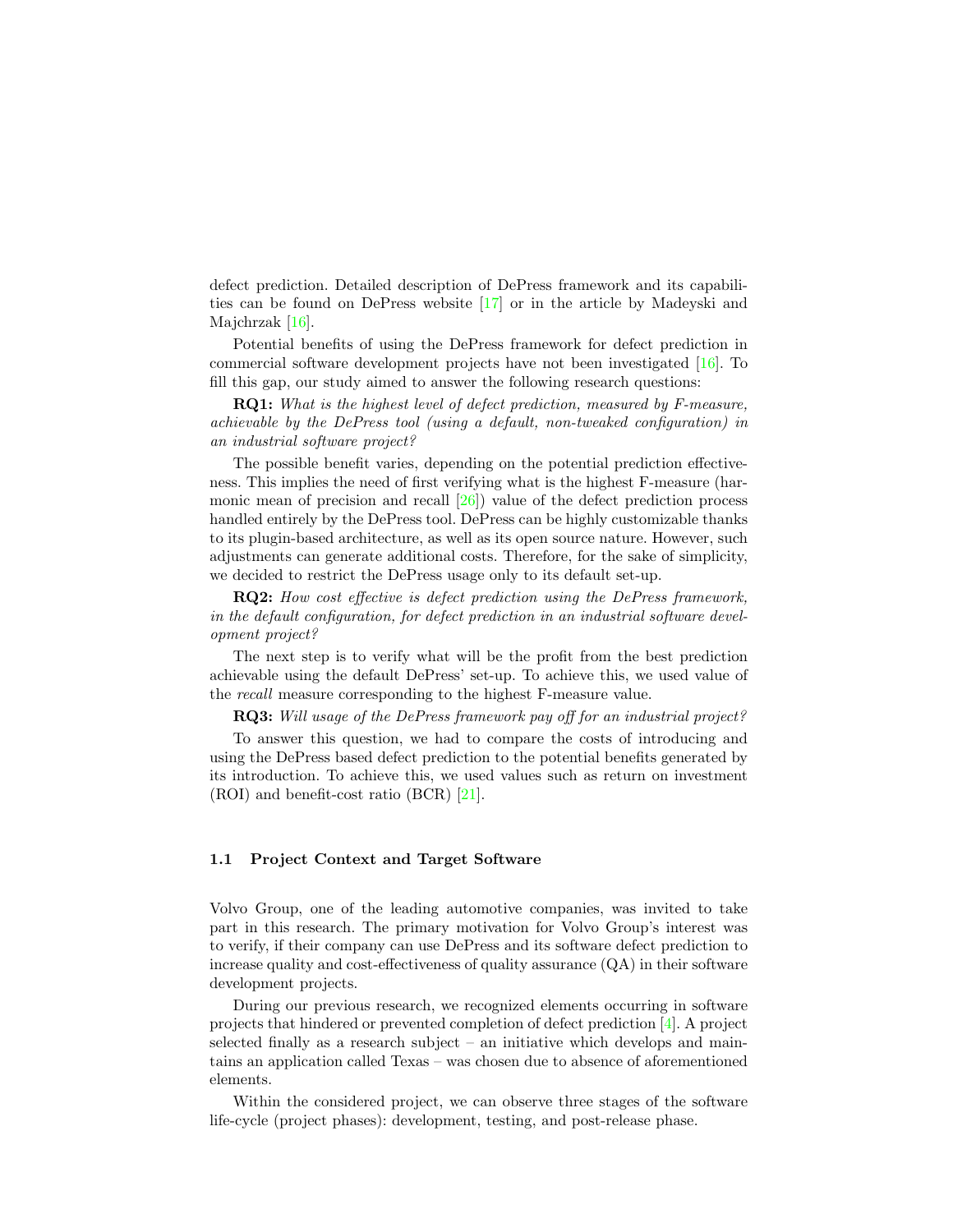## 1.2 Related Work

The first publication related to an industrial application of defect prediction was published in 1997 by Khoshgoftaar et al. [\[8\]](#page-11-3). It was a case study of quality modeling for a very large telecommunications system. Two other publications of Khoshgoftaar and Seliya from 2004 [\[10\]](#page-11-4) and 2005 [\[11\]](#page-11-5) continued with the previous concept and focused on commercial data analysis, but were not applied to a real-world environment. A similar approach can be found in publications by Ostrand and Weyuker [\[22\]](#page-12-2), Ostrand et al. [\[24\]](#page-12-3), Tosun et al. [\[32\]](#page-12-4), Turhan et al. [\[34,](#page-12-5)[35\]](#page-12-6). Examples of industrial applications of information gathered by using defect prediction can be found in publications by Wong et al. [\[37\]](#page-12-7), Succi et al.  $[31]$  and Kläs et al.  $[12]$ . Complete cases describing the introduction of defect prediction in industrial environments were presented by Ostrand et al. [\[23\]](#page-12-9), Li et al. [\[14\]](#page-11-7) and Tosun et al. [\[33\]](#page-12-10). Unfortunately, none of the aforementioned works contain information on cost effectiveness of applied prediction techniques and tools. To the best of our knowledge, the only research focused on the cost effectiveness of software defect prediction in an industrial project, is conducted by Monden et al. [\[19\]](#page-11-8). However, they investigated cost effectiveness only from the acceptance testing effort perspective and do not use any quantitative measure of potential cost of quality assurance-focused work and cost of investment during the entire software life-cycle period. Thus, in our research we also followed approaches used when cost effectiveness of other than defect prediction quality assurance technique was investigated, such as Test-Driven Development return on investment research conducted by Müller and Padberg [\[21\]](#page-12-1).

## 2 Assessment Method

To investigate the cost effectiveness of defect prediction applied to an industrial software development project using the DePress framework, we developed the following plan to follow:

- 1. Development of a QA effort allocation strategy, based on defect prediction provided by DePress;
- 2. Analysis of actual, real-life costs of quality assurance for the selected release of the Texas project (4.0.0);
- 3. Building software prediction models for the chosen release;
- 4. Selection of the highest prediction F-measure and the corresponding recall measure;
- 5. Usage of an effort allocation strategy, based on the prediction effectiveness characterized by recall, to simulate a prediction-based quality assurance scenario;
- 6. Results analysis.

#### <span id="page-2-0"></span>2.1 Quality Assurance Effort Allocation Strategy

In the case investigated (the release 4.0.0 of the Texas software), developers agreed that all the modules that caused 2 and more registered defects are con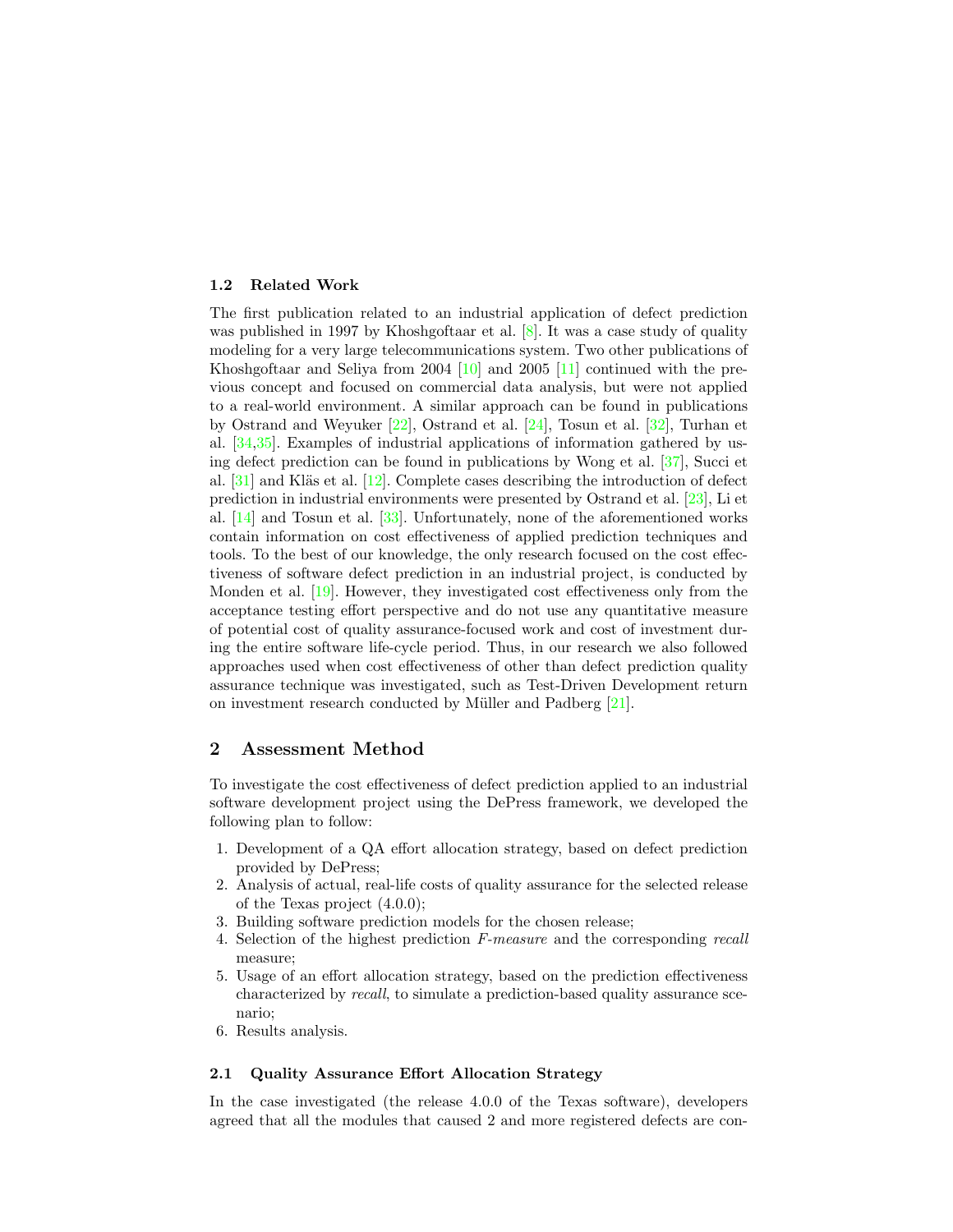sidered as "high risk" modules. These modules accounted for 22.4% of all modules and were responsible for 80.36% of all registered errors and the aim was to eliminate the maximum number of software defects using the available resources within a limited time period. A similar distribution of defects in the software modules was observed by different authors  $[2,25,27]$  $[2,25,27]$  $[2,25,27]$  and can be interpreted as the Pareto principle existence in software quality. Additionally, in 1976 Boehm argued that defect fixing costs are the more expensive the later defects are removed [\[1\]](#page-10-2). That observation, which is widely called Boehm's Law [\[2\]](#page-10-1), results in another important consequence of smart quality assurance efforts allocation: the earlier the QA actions will take place, the better it is from the perspective of the software development project's budget.

Considering the above facts, we proposed a strategy which would use the prediction model to indicate as much as possible of the mentioned "high risk" software modules (22.4% in our case) responsible for most of the defects (80.36% in our case), therefore helping to integrate as much as possible the QA efforts into the coding stage of the software development, while defect fixing cost is still relatively low. Such an approach should ideally decrease the total cost of bug fixing in the project and generate savings for the total project's budget [\[29\]](#page-12-13).

If we denote  $M_{total}$  as the total number of testable software modules and  $H_{total}$  as the total number of discoverable defects, we can say that, in the project we analyzed, approximately  $0.8H_{total}$  comes from approximately  $0.22M_{total}$ .

The impact of the prediction effectiveness on the overall effort allocation strategy can be reflected by using the *recall* measure  $(Rec)$  – the proportion of code units predicted as defective that were actually defective [\[36\]](#page-12-14).

We can expect that:

$$
0 < Rec < 1\tag{1}
$$

Where Rec is the measured recall value corresponding to highest possible Fmeasure of defect prediction performed using the DePress framework [\[16\]](#page-11-0). Then, expected number of predicted modules  $M_i$ , responsible for 80% of discoverable defects, should be:

$$
M_i = 0.22 \times Rec \times M_{total}
$$
 (2)

Accordingly, we should expect that if the machine learning mechanism will be able to point out the "high risk" 22% of software modules with the measured recall (Rec), the number of defects which can be avoided by allocation of the best quality assurance efforts on the first (development) project's phase, shall be:

<span id="page-3-0"></span>
$$
H_1' = 0.8 \times Rec \times H_{total}
$$
\n(3)

Number of defects expected to be detected in the second and the third phase of the project:

<span id="page-3-1"></span>
$$
H'_{2+3} = H_{total} - H'_{1}
$$
 (4)

Return on Investment To investigate if usage of the DePress will pay off, we will use Return on Investment (ROI) [\[21\]](#page-12-1):

<span id="page-3-2"></span>
$$
ROI = \frac{Benefit - Investment}{Investment}
$$
 (5)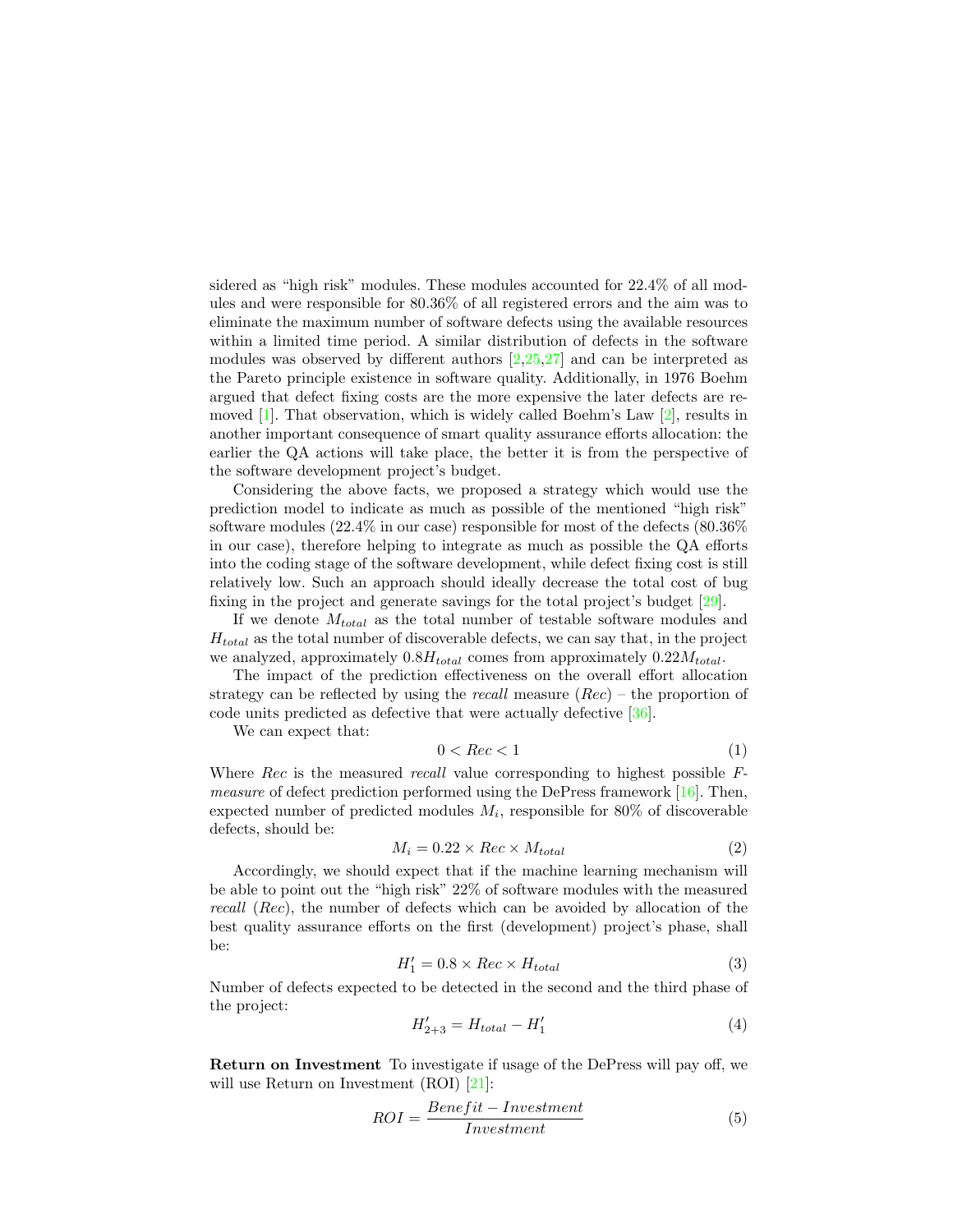If the investment will not pay off, ROI is negative, otherwise positive. In our evaluation of defect prediction cost-effectiveness we will focus on potential benefits that method will generate:

<span id="page-4-1"></span>
$$
Benefit = C_{total} - C'_{total}
$$
\n<sup>(6)</sup>

Where  $C'_{total}$  is the simulated total quality assurance cost in the project with defect prediction applied, and  $C_{total}$  is the actual QA cost in the project, without defect prediction.

Investment is defined as the total cost of defect prediction introduction. Moreover,  $NetReturn$  is calculated as  $Benefit$  reduced by  $Investment$ :

<span id="page-4-2"></span>
$$
NetReturn = C_{total} - (C'_{total} + Investment) = Benefit - Investment \quad (7)
$$

Benefit Cost Ratio To analyze potential benefits from the usage of defect prediction, we will use the Benefit Cost Ratio (BCR) [\[21\]](#page-12-1):

<span id="page-4-0"></span>
$$
BCR = \frac{Benefit}{Investment}
$$
 (8)

Values larger than 1 for the BCR mean a monetary gain from the DePress based defect prediction usage, while values smaller than 1 mean denote a loss.

#### 2.2 Actual Project's Quality Assurance Costs

The Volvo Group policy did not allow us to publish the real costs of work invested in the project. For the purpose of research, we agreed that the man-hour cost of work by a software developer  $C_d$  will be marked as:

$$
C_d = x \tag{9}
$$

In that case, the average man-hour cost of work by a software tester  $C_t$  shall be, calculated according to current labor market data rates [\[30\]](#page-12-15):

$$
C_t = 0.85x\tag{10}
$$

That means, that when a tester and a developer are working together on bug fixing during the later stages of the project (not in the coding phase), the average cost per man-hour should be:

$$
C_{d+t} = \frac{C_d + C_t}{2} = 0.925x\tag{11}
$$

Other costs, such as infrastructure and hardware, will remain constant for the real-life and alternative (prediction-based) scenario, so they will be omitted.

Time spent on project work was traced by every team member using the JIRA tool. As a result of analysis of that data, we could obtain an average of the total time spent on fixing a single defect for each phase of the project (Table [1\)](#page-5-0). The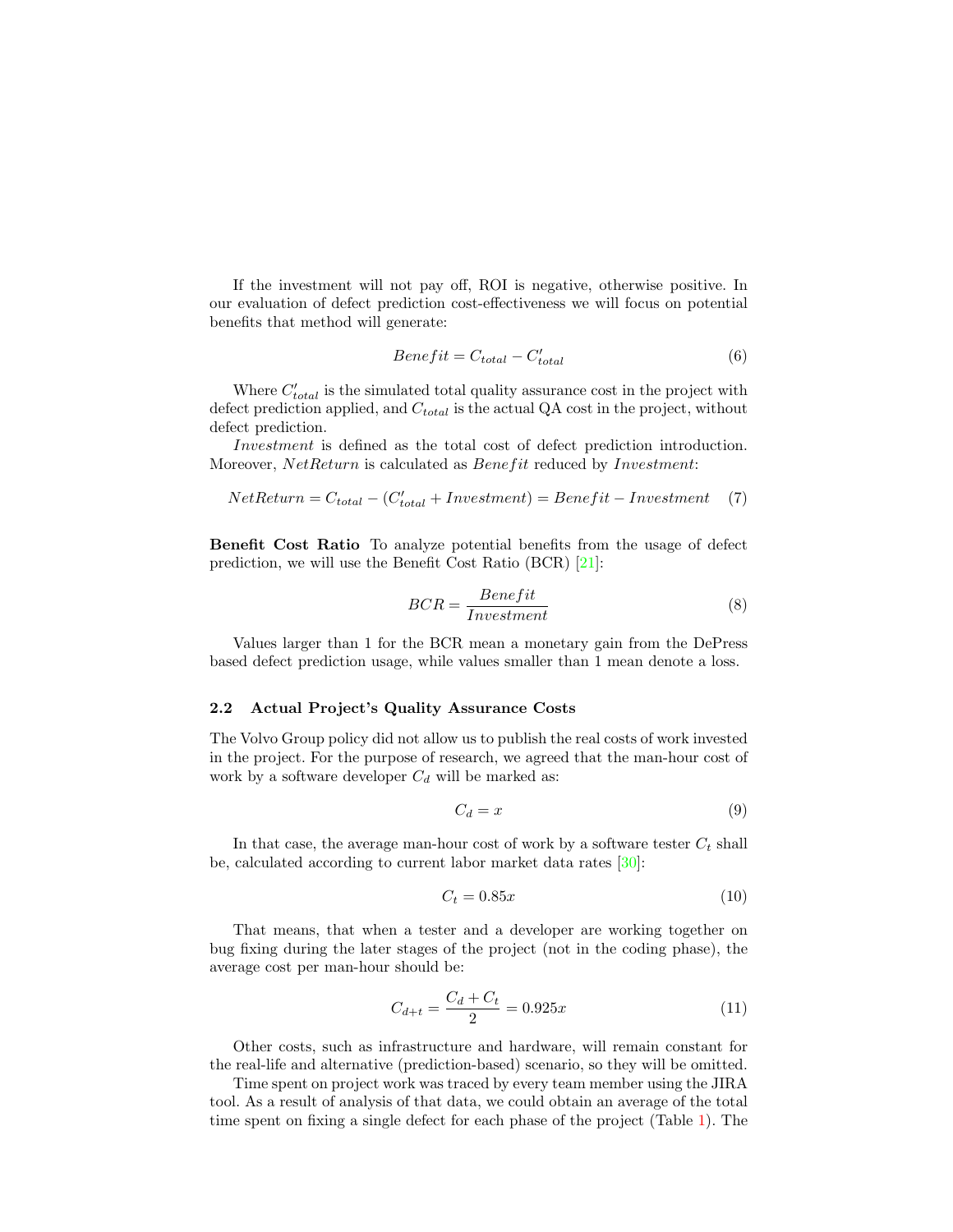amount of time spent on quality assurance, together with the number of hours spent and number of defects fixed, divided by phases, are shown in Table [2.](#page-5-1)

According to the data in Table [2,](#page-5-1) the total number of defects discovered in release 4.0.0 are:

<span id="page-5-2"></span>
$$
H_{total} = \sum H_{phase} = 190 + 383 + 264 = 837
$$
 (12)

Accordingly, the total quality assurance cost is:

$$
C_{total} = \sum C_{phase} = 190x + 1063x + 733x = 1985x \tag{13}
$$

The ratio between defects fixed in testing and those fixed during the postrelease stages is:

<span id="page-5-3"></span>
$$
\frac{H_2}{H_3} = \frac{383}{264} \approx \frac{3}{2}
$$
\n(14)

| Phase                            | 1. Development 2. Testing 3. Post-release |           |           |
|----------------------------------|-------------------------------------------|-----------|-----------|
| Team members involved            | Developer                                 | Developer | Developer |
|                                  |                                           | Tester    | Tester    |
| Average fixing time.             |                                           | 3         | 3         |
| per one defect                   |                                           |           |           |
| [hours], $T$                     |                                           |           |           |
| Assumed cost                     | $C_d$                                     | $C_{d+t}$ | $C_{d+t}$ |
| of man-hour                      |                                           |           |           |
| $C_{hour}$                       |                                           |           |           |
| Cost per one defect              | X                                         | 2.775x    | 2.775x    |
| $C_{defect} = T \times C_{hour}$ |                                           |           |           |
|                                  |                                           |           |           |

<span id="page-5-0"></span>Table 1. Average defect fixing costs

<span id="page-5-1"></span>Table 2. Actual resources consumed on defect fixing

| Phase                                     | 1. Development 2. Testing 3. Post-release |        |        |
|-------------------------------------------|-------------------------------------------|--------|--------|
| Number of defects discovered              | 190                                       | 383    | 264    |
| $H_{phase}$                               |                                           |        |        |
| QA cost per one defect                    | X                                         | 2.775x | 2.775x |
| $C_{defect}$                              |                                           |        |        |
| QA cost per phase                         | 190x                                      | 1063x  | 733x   |
| $C_{phase} = H_{phase} \times C_{defect}$ |                                           |        |        |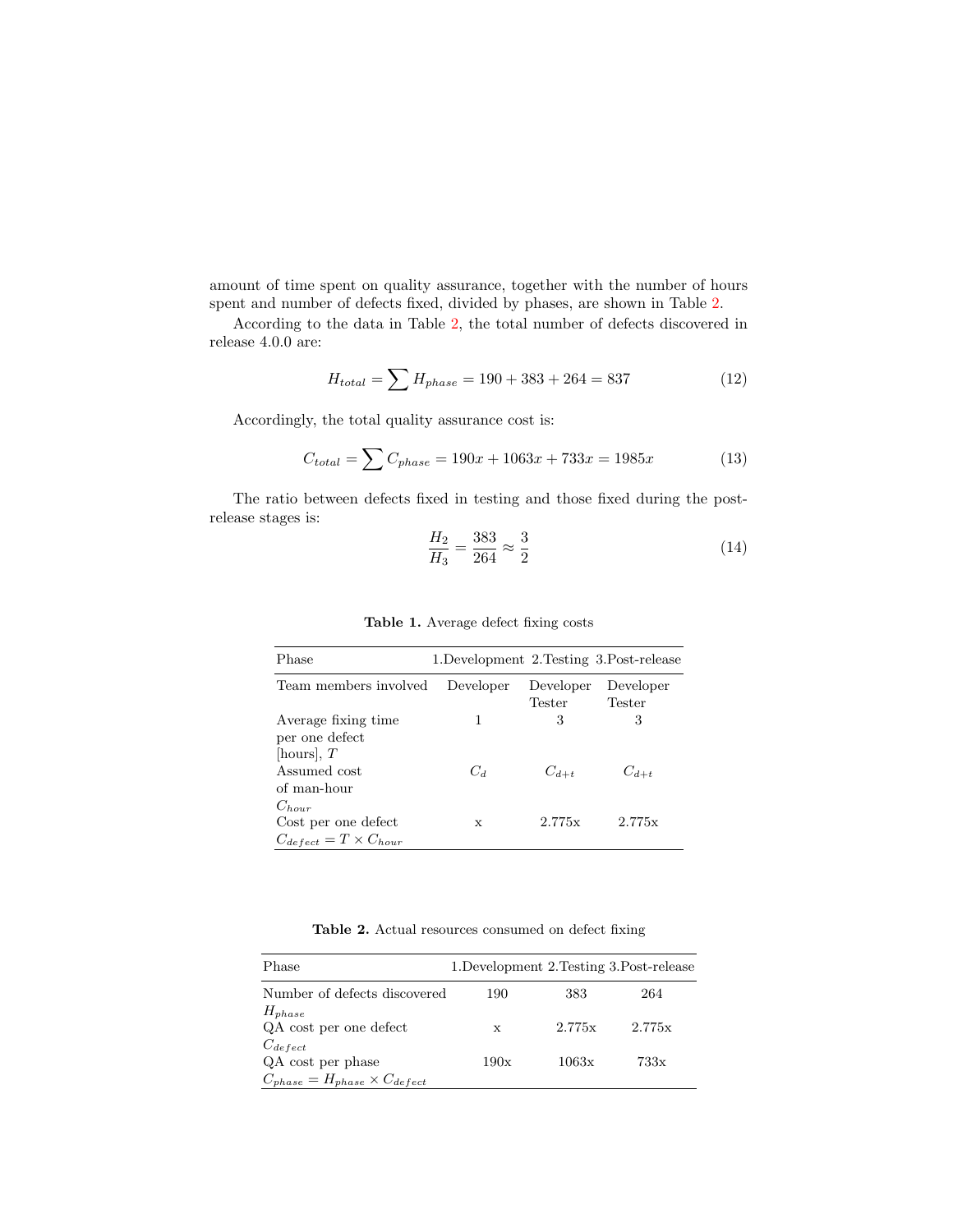#### 2.3 Model Construction and Prediction

Since prediction results are categorical (faulty or not-faulty), we decided to use F-measure and recall to evaluate classifiers often used in software defect prediction [\[3,](#page-10-3)[20](#page-11-9)[,9,](#page-11-10)[28\]](#page-12-16), which are available in the basic package of KNIME: Naive Bayes, Probabilistic Neural Network and Decision Tree.

For each classifier, four different experimental setup preparations were possible, thanks to the module-based architecture of the DePress tool.

<span id="page-6-0"></span>

| Classifier                                | Without Feature Selection With Feature Selection |                  |                    |                  |
|-------------------------------------------|--------------------------------------------------|------------------|--------------------|------------------|
|                                           | Class<br>Imbalance                               | Class<br>Balance | Class<br>Imbalance | Class<br>Balance |
| Probabilistic<br>Neural<br><b>Network</b> | 0.167                                            | 0.72             | 0.24               | 0.74             |
| Decision Tree<br>Naive Bayes              | 0.279<br>0.237                                   | 0.667<br>0.621   | 0.357<br>0.412     | 0.682<br>0.766   |

Table 3. Prediction results: F-measure values for all experimental set-ups

#### <span id="page-6-2"></span>2.4 The Highest F-measure Value and the Corresponding Recall

Using the approach described in the previous section, defect prediction was performed and its F-measure collected (Table [3\)](#page-6-0) for all four experimental set-ups, classifiers and samples. The best prediction results (the highest F-measure values) were obtained for the balanced class sample, slightly better with the feature selection step. Hence, we are able to answer  $\mathbf{RQ1}$ : The highest F-measure (based on the Naive Bayes algorithm) was 0.766. The corresponding recall was:

<span id="page-6-1"></span>
$$
Rec = 0.783\tag{15}
$$

#### 2.5 Prediction-based costs simulation

For the purpose of cost simulation in this scenario, where defect prediction is introduced to the project using the DePress framework, we assumed that:

- The total number of discoverable defects in release 4.0.0 (Equation  $(12)$ ) is a constant value;
- The defects distribution among code is preserved;
- Average fixing cost per one defect (Table [1\)](#page-5-0) is also true for the considered scenario;
- Information on location of "high risk" software modules, with recall Rec, will be available in the first phase of the project;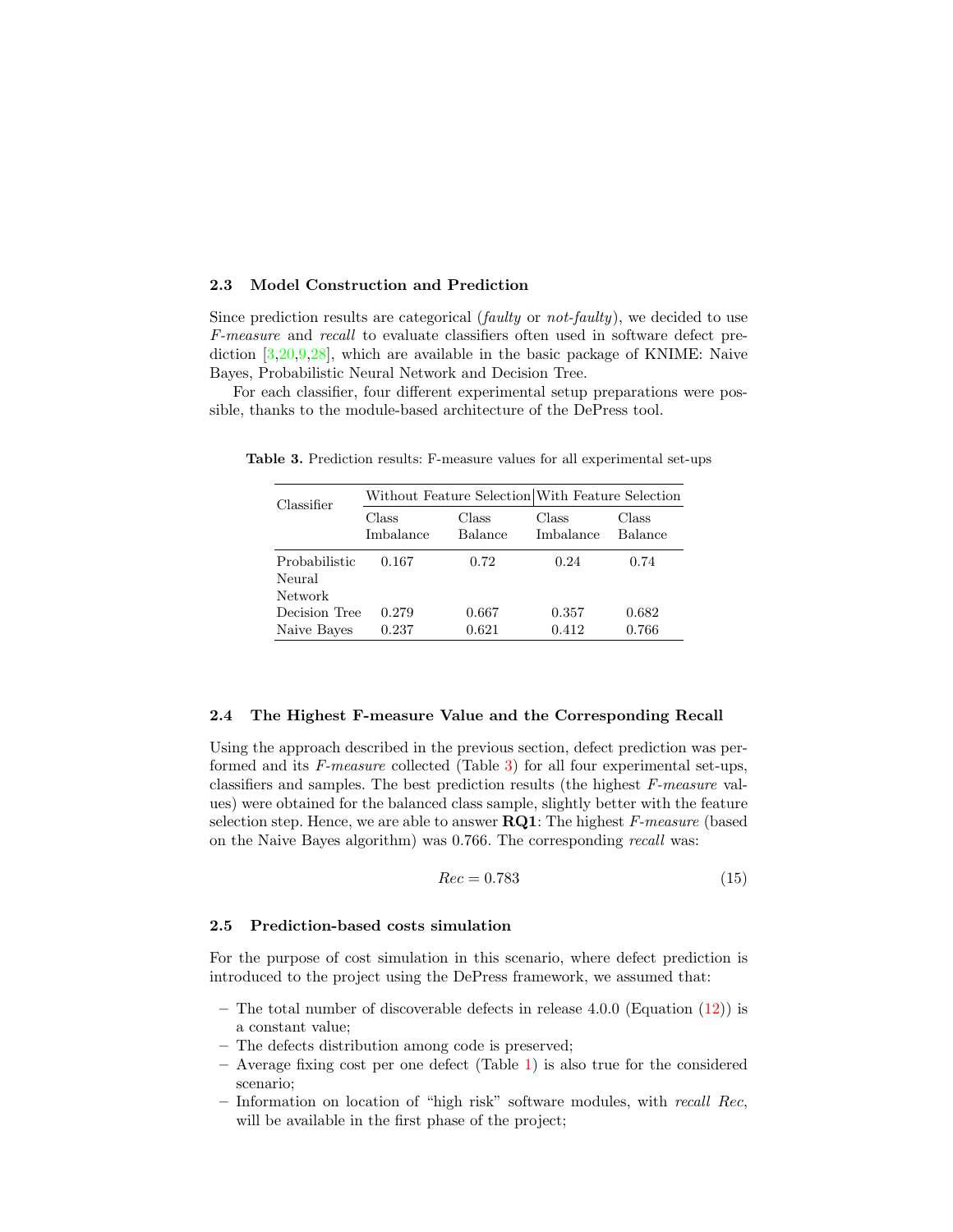#### – Ratio (Equation [\(14\)](#page-5-3)) is preserved.

Considering the recall value for best prediction achieved (characterized by the highest F-measure value) for release 4.0.0 as a result of the prediction models development (Equation [\(15\)](#page-6-1)) and the total number of discovered defects in that release (Equation  $(12)$ ), based on the proposed strategy (Equation  $(3)$ ) we should expect, that the number of software issues which can be solved by allocation of the best quality assurance practices in the first, development phase of the project is:

<span id="page-7-0"></span>
$$
H_1' = 0.8 \times 0.783 \times 837 = 524 \tag{16}
$$

Regarding the number of defects which are expected to be found in later phases of the project (Equation [\(4\)](#page-3-1)):

$$
H'_{2+3} = 837 - 524 = 313\tag{17}
$$

As we assumed that ratio in Equation [\(14\)](#page-5-3) is preserved, the number of defects which are expected to be found in the project's second and third phase (connected) are:

$$
H_2' = 313 \times 0.6 = 188\tag{18}
$$

$$
H_3' = 313 \times 0.4 = 125 \tag{19}
$$

Considering the above values, we simulated quality assurance costs assuming that the machine learning mechanism will be able to point out the "high risk"  $22\%$  of software modules with the measured *recall* (Equation  $(15)$ ), and the best quality assurance efforts will be allocated to the development phase to avoid the calculated number of defects (Equation  $(16)$ ). Results of that simulation are presented in Table [4.](#page-7-1)

<span id="page-7-1"></span>Table 4. Simulated QA costs, with defect prediction used

| Phase                                       | 1. Development 2. Testing 3. Post-release |        |        |
|---------------------------------------------|-------------------------------------------|--------|--------|
| Number of defects fixed                     | 524                                       | 188    | 125    |
| $H'_{phase}$<br>QA cost per one defect      | X                                         | 2.775x | 2.775x |
| $C_{defect}$                                |                                           |        |        |
| QA cost per phase                           | 524x                                      | 522x   | 347x   |
| $C'_{phase} = H'_{phase} \times C_{defect}$ |                                           |        |        |

Total quality assurance cost in this scenario will be:

$$
C'_{total} = \sum C'_{phase} = 524x + 522x + 347x = 1393x \tag{20}
$$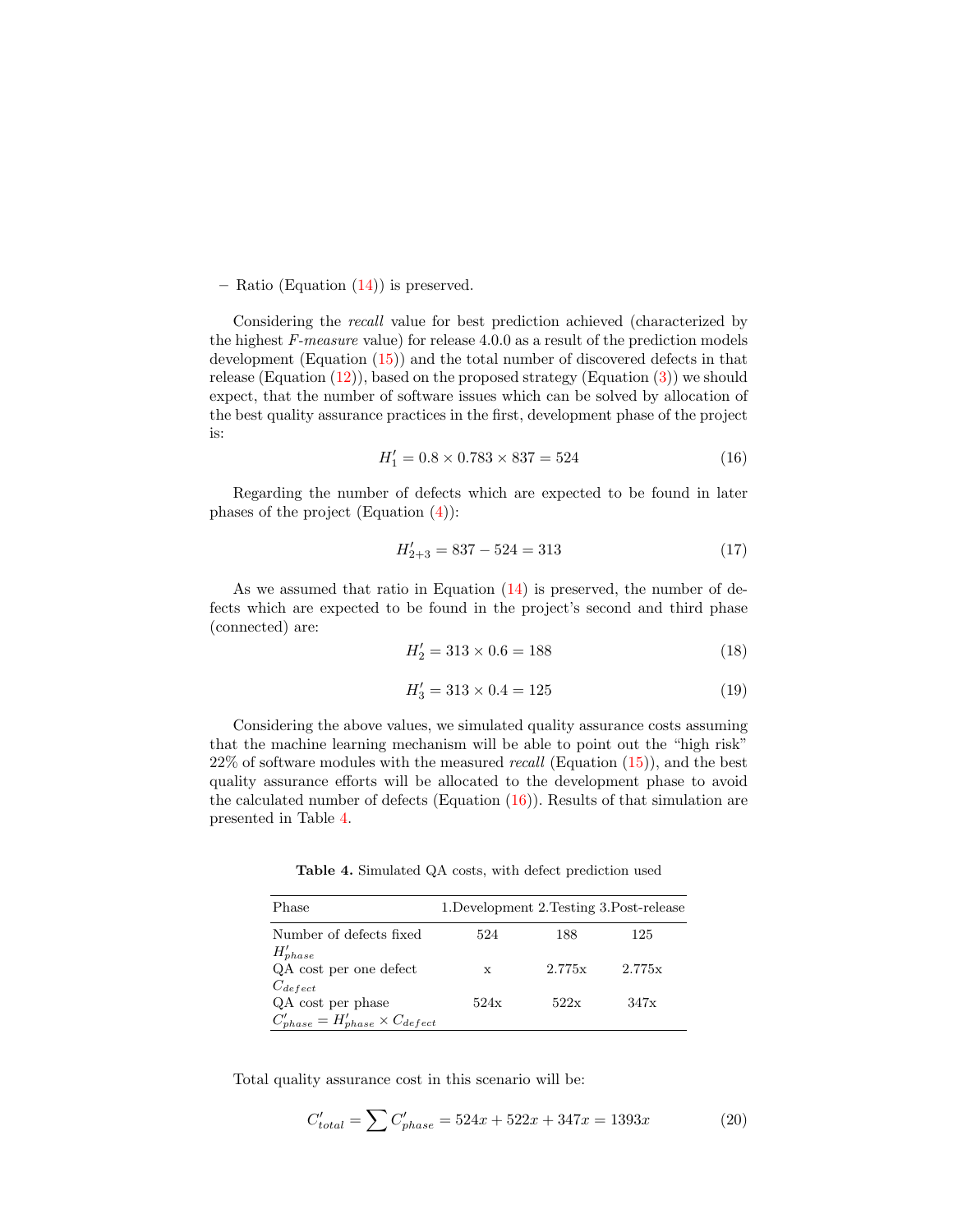Cost of investment Costs of defect prediction introduction were calculated as the sum of such elementary costs:

Tool acquisition and installation costs of the case investigated shall be considered as zero costs. In Volvo's organization, the DePress can be ordered and installed on user's computers without any additional costs for the project.

Training time costs – after measuring time spent on training a single person, we can state that: a developer needs to spend a maximum of 4 hours on training, 1-2 hours of general introduction plus another 1-2 hours of training in DePress tool usage.

Data collection cost is mostly the man-hour cost of exporting the proper data from data sources and code metrics generation for two selected releases. After measuring time spent on that activity, we found that it took no more than 2 man-hours.

Defect prediction preparation cost is the man-hour cost of defect prediction preparation (workflow creation) using the DePress tool. Results of time measurement say that creation of a proper workflow should not take more than one man-hour.

Summary of investment costs is presented in Table [5.](#page-8-0)

| Activity                           | Time required Cost |             |
|------------------------------------|--------------------|-------------|
|                                    | [hours]            | [man-hours] |
| The DePress tool acquiring         |                    |             |
| and installation costs             |                    |             |
| Training time costs                | 4                  | 4x          |
| Data collection cost               | З                  | 3x          |
| Defect prediction preparation cost |                    | X           |
| TOTAL (Investment)                 | 8                  | 8x          |

<span id="page-8-0"></span>Table 5. Defect Prediction Investment Costs

#### 2.6 Results Analysis

Here, with respect to research questions RQ2 and RQ3 we summarize the results of our simulation (research question RQ1 was answered in Section [2.4\)](#page-6-2).

RQ2: How cost effective is defect prediction using the DePress framework, in the default configuration, for defect prediction in an industrial software development project?

As shown in Table [5,](#page-8-0) the expected total investment cost of the DePress toolbased defect prediction application in software development project is:

<span id="page-8-1"></span>
$$
Investment = 8x \tag{21}
$$

Benefit Cost Ratio  $(8)$  calculated using  $(6)$  and  $(21)$  values:

$$
BCR = \frac{592x}{8x} = 74\tag{22}
$$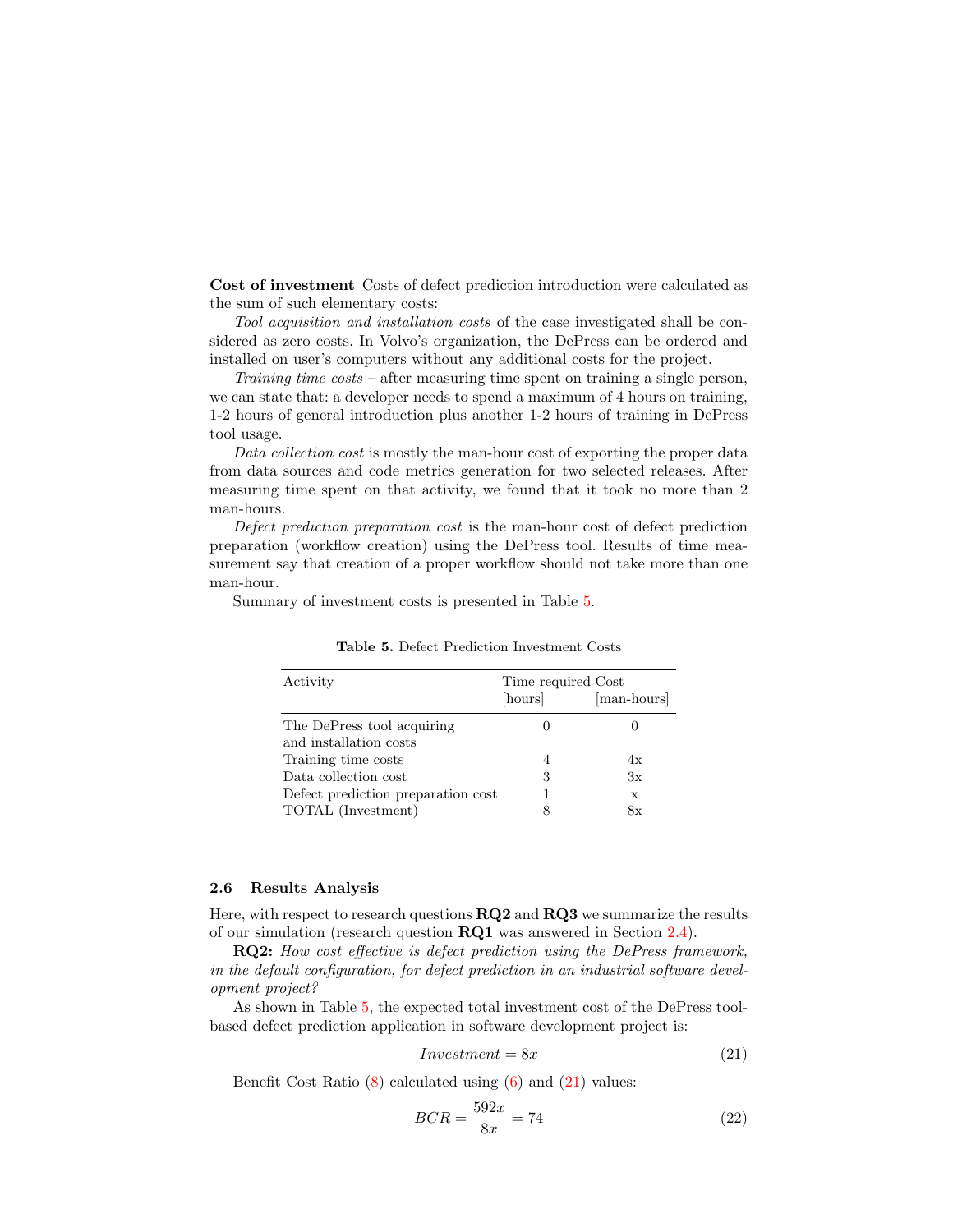Such BCR value shows that we should expect a high monetary gain from the DePress tool usage for supporting quality assurance with defect prediction. Moreover,  $NetReturn$  (Equation  $(7)$ ) from the simulated defect prediction application is:

$$
NetReturn = 592x - 8x = 584x \tag{23}
$$

Answering research question RQ2, when the defect prediction application strategy proposed in Section [2.1](#page-2-0) is applied and recall of the prediction model will be 0.783, such an approach can result in reduction of final QA costs by almost 30%:

$$
1 - \frac{C'_{total}}{C_{total}} = 1 - \frac{1393x}{1985x} = 0.298
$$
 (24)

Such result can be achieved only after fixing 62.6% of the detectable bugs (Equation [\(16\)](#page-7-0)) by effective use of quality assurance practices in the first, developmental phase of the project, on predicted "high risk" software modules.

RQ3: Will usage of the DePress framework pay off for an industrial project? Simulation shows, that we should expect  $Benefit$  (Equation [\(6\)](#page-4-1)) from the DePress usage in the project:

$$
Benefit = 1985x - 1393x = 592x \tag{25}
$$

Accordingly, expected Return on Investment [\(5\)](#page-3-2):

$$
ROI = \frac{592x - 8x}{8x} = 73\tag{26}
$$

As ROI is positive, we can state that investment will pay off.

### 3 Threats to Validity

In this paper, defects are not distinguished according to their severity (minor, major, etc.) and use an average, fixed time for each single defect. Omitting the severity measure in defect prediction studies is a frequent practice [\[18\]](#page-11-11), however it can be important when simulated QA cost calculation will be compared to real-life values. In our simulation we assumed equal severity for each defect, which is reflected in an equal, average cost (see Table [1\)](#page-5-0). However, when we apply the proposed effort allocation strategy into a real-life environment, we can deal with the situation when defects left undetected until the later phases of testing and after-deployment will be characterized by higher severities than defects resolved while within the coding phase. Such a situation would negatively impact overall quality assurance costs, when the DePress tool would be used for defect prediction purposes, in comparison to simulated values. This threat opens an interesting opportunity for further research.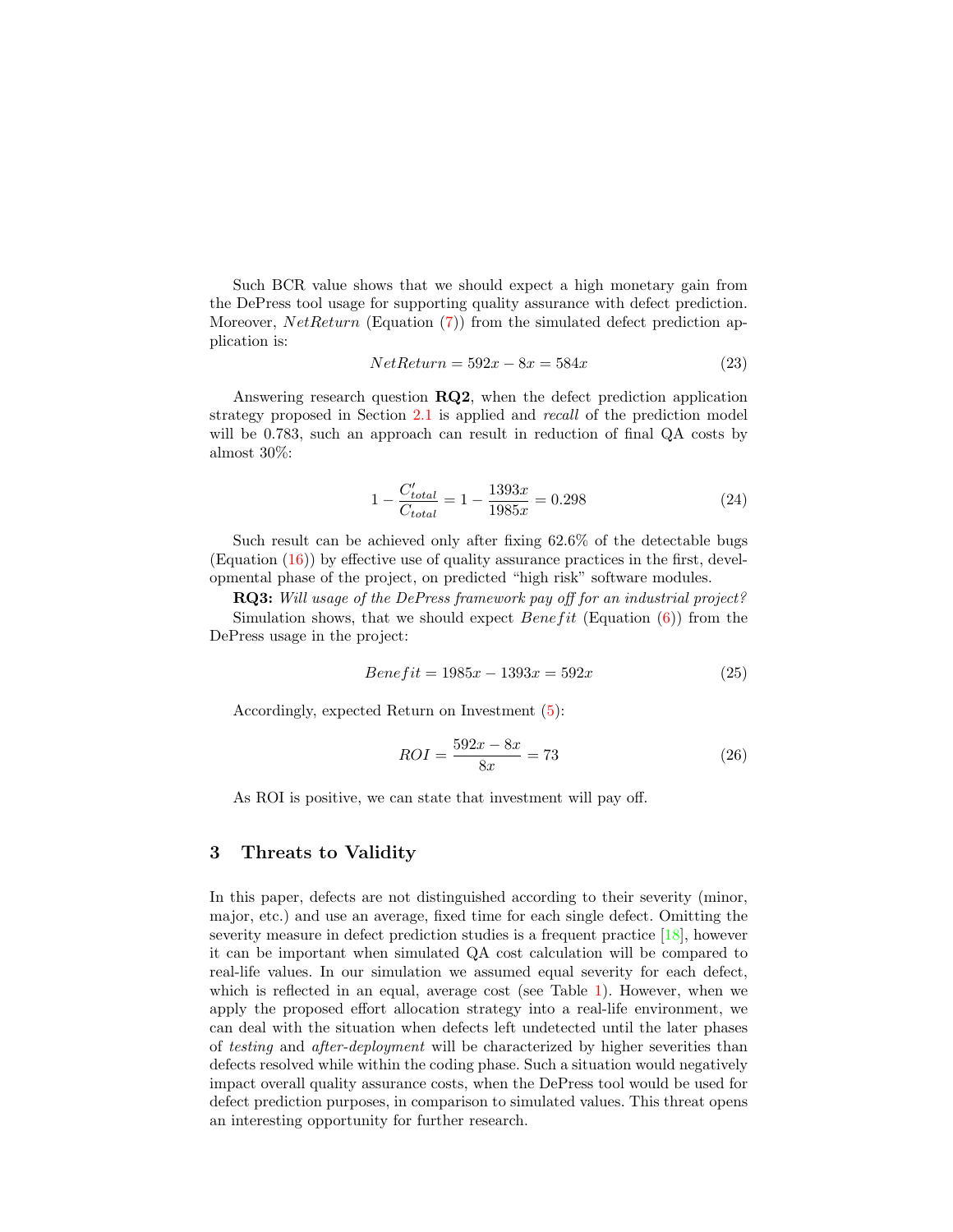## 4 Discussion

Cost effectiveness within the simulated scenario is strictly related to the quality of prediction when measured with recall  $(Rec)$ . Based on the simulation presented, it is possible to calculate the *NetReturn* of using a proposed quality assurance effort allocation strategy for a series of defect prediction recall values. In such a way, we can observe how  $NetReturn$  depends on Rec in terms of the proposed QA effort allocation strategy.

In industrial software development projects, quality assurance (defect fixing) consumes a significant amount of time and resources. By using the defect prediction technique, project members can obtain information on possible defect-prone elements of the software, before defects will occur, to optimally plan their quality assurance process. What is proposed in this paper, is a simple effort allocation strategy which is based on the DePress framework-driven defect prediction, defects distribution and the Boehm's Law, and which eliminates most of the quality assurance work during late (after-development) project's phases. Such an approach significantly increases quality assurance costs in development phase, however overall, QA costs will decrease in comparison to actual, real-life costs observed in the investigated project, as significantly less discoverable defects are left to be fixed in the later phases, where, according to Boehm's Law, bug-fixing costs are considerably higher. At the same time, we need to mention the low investment costs, when the open source DePress framework is used for defect prediction purposes. Low investment costs and high recall of even simple defect prediction performed by default in DePress, can result with high NetReturn of DePress-aided quality assurance planned on a basis of the proposed effort allocation strategy. More sophisticated prediction models, especially ones using software process metrics  $[15,6]$  $[15,6]$ , may help to achieve even more impressive results. It is also worth mentioning that cross-project software defect prediction [\[7,](#page-11-14)[5\]](#page-10-4) is sometimes used to reduce costs.

## References

- <span id="page-10-2"></span>1. Boehm, B.W.: Software Engineering. IEEE Transactions on Computers 25(12), 1226–1241 (1976)
- <span id="page-10-1"></span>2. Endres, A., Rombach, D.: A Handbook of Software and Systems Engineering. Addison-Wesley (2003)
- <span id="page-10-3"></span>3. Hall, T., Beecham, S., Bowes, D., Gray, D., Counsell, S.: A Systematic Literature Review on Fault Prediction Performance in Software Engineering. IEEE Transactions on Software Engineering 38(6), 1276–1304 (2012)
- <span id="page-10-0"></span>4. Hryszko, J., Madeyski, L.: Bottlenecks in Software Defect Prediction Implementation in Industrial Projects. Foundations and Computing and Decision Sciences 40(1), 17–33 (2015), <http://dx.doi.org/10.1515/fcds-2015-0002>, DOI: [10.1515/fcds-2015-0002](http://dx.doi.org/10.1515/fcds-2015-0002)
- <span id="page-10-4"></span>5. Jureczko, M., Madeyski, L.: Towards Identifying Software Project Clusters with Regard to Defect Prediction. In: Proceedings of the 6th International Conference on Predictive Models in Software Engineering. pp. 9:1–9:10. PROMISE '10, ACM,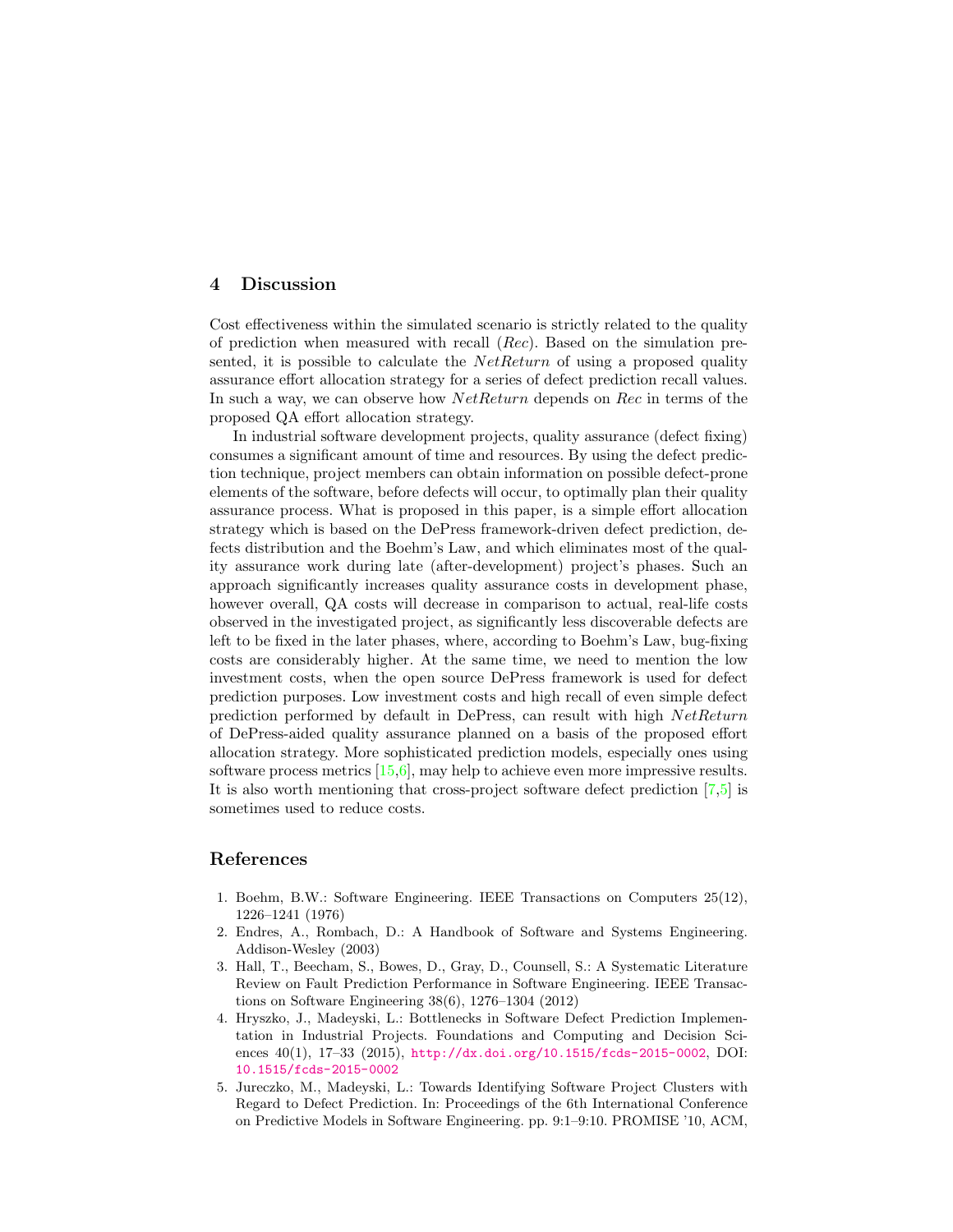New York, USA (2010), <http://dx.doi.org/10.1145/1868328.1868342>, DOI: [10.](http://dx.doi.org/10.1145/1868328.1868342) [1145/1868328.1868342](http://dx.doi.org/10.1145/1868328.1868342)

- <span id="page-11-13"></span>6. Jureczko, M., Madeyski, L.: A Review of Process Metrics in Defect Prediction Studies. Metody Informatyki Stosowanej 30(5), 133–145 (2011), [http://madeyski.](http://madeyski.e-informatyka.pl/download/Madeyski11.pdf) [e-informatyka.pl/download/Madeyski11.pdf](http://madeyski.e-informatyka.pl/download/Madeyski11.pdf)
- <span id="page-11-14"></span>7. Jureczko, M., Madeyski, L.: Cross–project defect prediction with respect to code ownership model: An empirical study. e-Informatica Software Engineering Journal 9(1), 21–35 (2015), <http://dx,doi.org/10.5277/e-Inf150102>, DOI: [10.5277/e-Inf150102](http://dx.doi.org/10.5277/e-Inf150102)
- <span id="page-11-3"></span>8. Khoshgoftaar, T.M., Allen, E.B., Hudepohl, J.P., Aud, S.J.: Application of Neural Networks To Software Quality Modelling Of a Very Large Telecommunications System. IEEE Transactions on Neural Networks 8(4), 902–909 (1997)
- <span id="page-11-10"></span>9. Khoshgoftaar, T.M., Pandya, A.S., Lanning, D.L.: Application of Neural Networks for Predicting Faults. Annals of Software Engineering 1(1), 141–154 (1995)
- <span id="page-11-4"></span>10. Khoshgoftaar, T.M., Seliya, N.: Comparative Assessment of Software Quality Classification Techniques: An Empirical Case Study. Empirical Software Engineering 9(3), 229–257 (2004)
- <span id="page-11-5"></span>11. Khoshgoftaar, T.M., Seliya, N.: Assessment of a New Three-Group Software Quality Classification Technique: An Empirical Case Study. Empirical Software Engineering 10(2), 183–218 (2005)
- <span id="page-11-6"></span>12. Kl¨as, M., Nakao, H., Elberzhager, F., M¨unch, J.: Predicting Defect Content and Quality Assurance Effectiveness by Combining Expert Judgment and Defect Data-A Case Study. In: Proceedings of the 19th International Symposium on Software Reliability Engineering. pp. 17–26 (2008)
- <span id="page-11-1"></span>13. KNIME.COM AG: KNIME Framework Documentation (2016), [https://tech.](https://tech.knime.org/documentation/) [knime.org/documentation/](https://tech.knime.org/documentation/), accessed: 2016.05.06
- <span id="page-11-7"></span>14. Li, P.L., Herbsleb, J., Shaw, M., Robinson, B.: Experiences and Results from Initiating Field Defect Prediction and Product Test Prioritization Efforts at ABB Inc. In: Proceedings of the 28th International Conference on Software Engineering. pp. 413–422 (2006)
- <span id="page-11-12"></span>15. Madeyski, L., Jureczko, M.: Which Process Metrics Can Significantly Improve Defect Prediction Models? An Empirical Study. Software Quality Journal 23(3), 393– 422 (2015), <http://dx.doi.org/10.1007/s11219-014-9241-7>, DOI: [10.1007/](http://dx.doi.org/10.1007/s11219-014-9241-7) [s11219-014-9241-7](http://dx.doi.org/10.1007/s11219-014-9241-7)
- <span id="page-11-0"></span>16. Madeyski, L., Majchrzak, M.: Software Measurement and Defect Prediction with DePress Extensible Framework. Foundations and Computing and Decision Sciences 39(4), 249–270 (2014), <http://dx.doi.org/10.2478/fcds-2014-0014>, DOI: [10.](http://dx.doi.org/10.2478/fcds-2014-0014) [2478/fcds-2014-0014](http://dx.doi.org/10.2478/fcds-2014-0014)
- <span id="page-11-2"></span>17. Madeyski, L., Majchrzak, M.: ImpressiveCode DePress (Defect Prediction for software systems) Extensible Framework (2016), [https://github.com/](https://github.com/ImpressiveCode/ic-depress) [ImpressiveCode/ic-depress](https://github.com/ImpressiveCode/ic-depress)
- <span id="page-11-11"></span>18. Menzies, T., Jalali, O., Hihn, J., Baker, D., Lum, K.: Stable Rankings for Different Effort Models. Automated Software Engineering 17(4), 409–437 (2010)
- <span id="page-11-8"></span>19. Monden, A., Shinoda, S., Shirai, K., Yoshida, J., Barker, M., Matsumoto, K.: Assessing the Cost Effectiveness of Fault Prediction in Acceptance Testing. IEEE Transactions on Software Engineering 39(10), 1345–1357 (2013)
- <span id="page-11-9"></span>20. Moser, R., Pedrycz, W., Succi, G.: A Comparative Analysis of The Efficiency of Change Metrics and Static Code Attributes for Defect Prediction. In: Software Engineering, 2008. ICSE '08. ACM/IEEE 30th International Conference on. pp. 181–190 (2008)